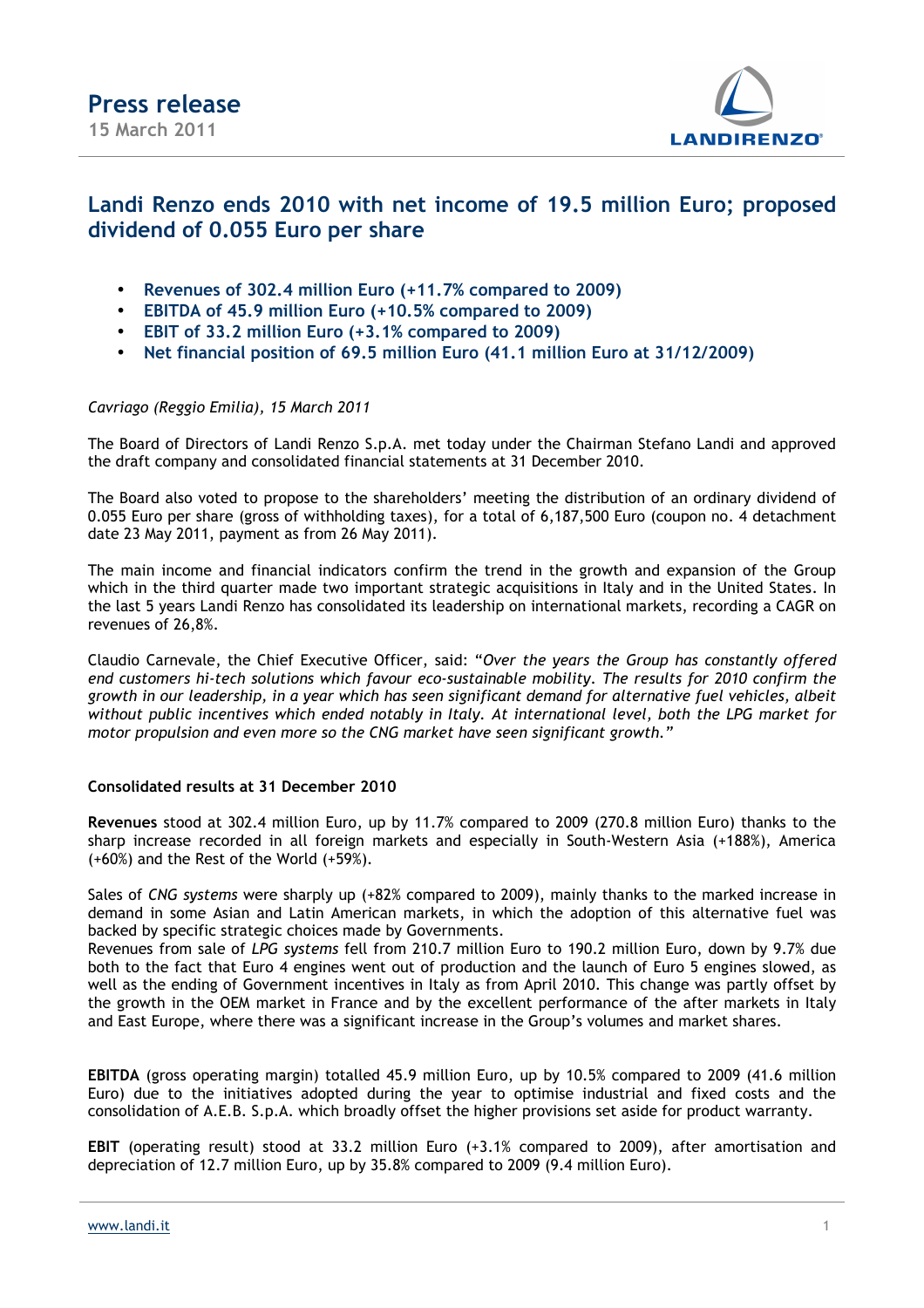

**Pre-tax income** was 31.1 million Euro, up by 6.3% compared to 2009 (29.2 million Euro).

The Group recorded **net income** of 19.5 million Euro, down by 12.5% compared to 2009 (22.2 million Euro) year during which the Company had particular fiscal benefits.

The **net financial position** stood at 69.45 million Euro; the change compared to 31 December 2009 (41.1 million Euro) was due to the outlay incurred for the two strategic acquisitions made in July 2010 (AEB S.r.l. in Italy and Baytech Corporation in the USA), which was partly offset by the positive cash flow from operations. At 30 September 2010 the net financial position was 63.2 million Euro.

### **Outlook 2011**

We believe that 2011 will be characterised by the strong growth in Asian markets and the launch of American markets, which will offset the fall in Europe, especially in Italy.

Based on the performance of the second half of 2010 and taking into account current trends, results are expected to be basically in line with those achieved during 2010, both in terms of turnover and EBITDA margin.

### **Proposal to renew the program to buy and/or sell treasury shares**

The Board of Directors also voted to propose to the shareholders' meeting authorisation to renew the program to buy and/or sell treasury shares, subject to withdrawing the outstanding program approved by the shareholders' meeting of 22 April 2010.

The main characteristics of the program are: duration of 18 months from the resolution date, maximum number of ordinary shares with total par value, including the shares owned by the Company and the subsidiaries, not exceeding one fifth of the entire capital to be purchased at a price of not less or no more than 20% compared to the reference price recorded by the security during the Stock Exchange day preceding every single purchase.

The grounds for the program are the possible purchase or sales needs stemming from contingent market situations which could arise, which might make appropriate certain policies supporting the liquidity of the security or investment policies, as well as by the opportunity to use the shares in the portfolio as a means of payment during acquisition of companies, and furthermore in support of possible plans of allocation of shares to employees and partners.

The Board of Directors also resolved to submit to the Shareholders' approval to dispose, in whole or in part without time limits, the stocks acquired even before the completion of purchases, at a price which shall be neither lower or higher than 20% compared to the reference price recorded by the stock in the trading day prior to each operation, and these price limits will not apply if the transfer is made to employees, executive directors and employees in the Group 'scope for incentive stock option plans to those people.

### **Other resolutions of the Board of Directors**

The Board of Directors examined and approved the *Report on corporate governance and ownership structure* for 2010.

The Board also voted to propose to the shareholders' meeting a change to articles 5, 10, 11, 14, 18, 22 and 23 of the company by-laws, in order to comply with the provisions introduced by Leg. Decree no. 27 of 27 January 2010, and to comply with the provisions adopted by Consob through Resolution 17221 of 12 March 2010 in terms of transactions with RFI ATED PARTIFS.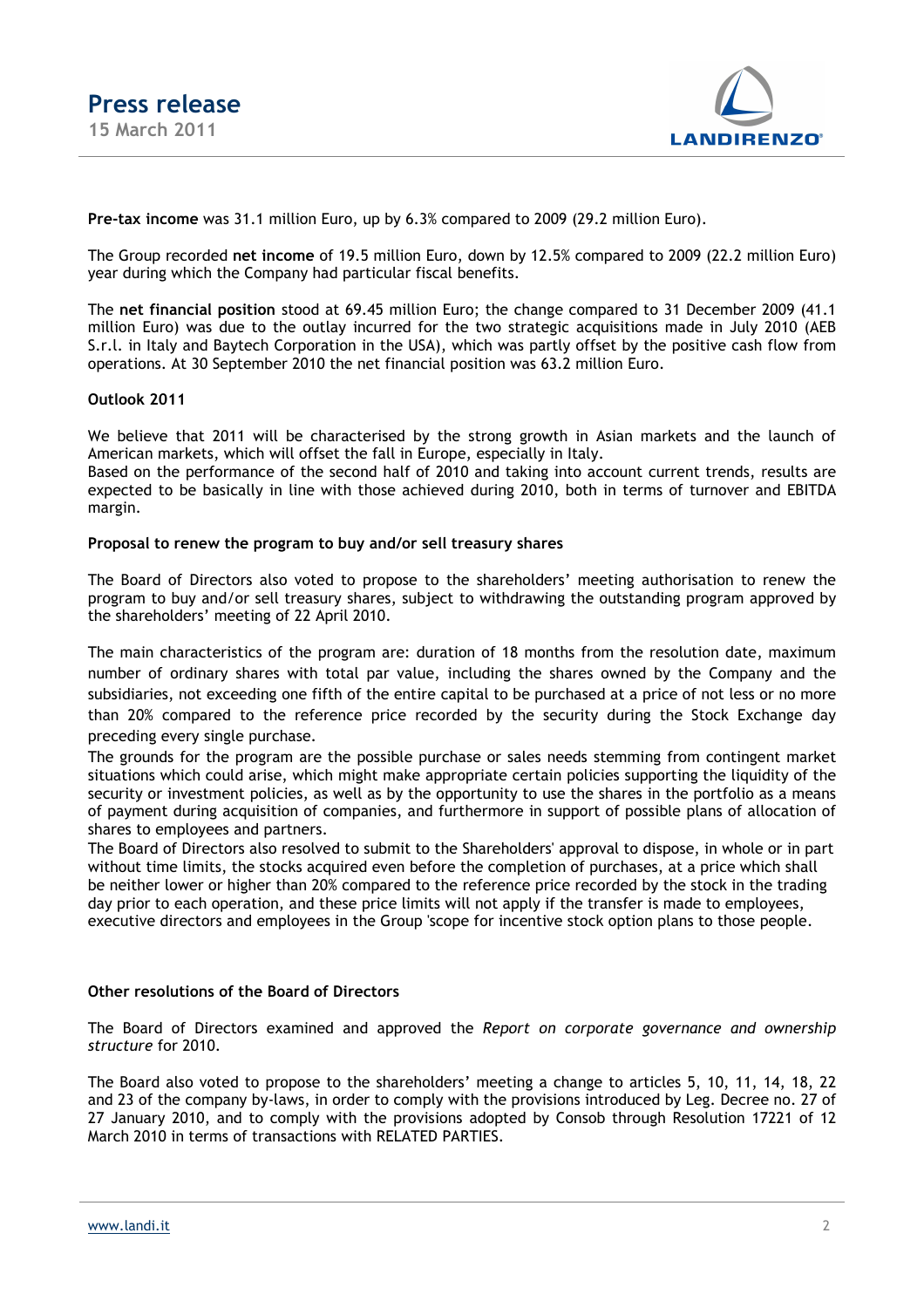

Finally, the Board called the shareholders' meeting for 29 and 30 April 2011, in 1<sup>st</sup> and 2<sup>nd</sup> call respectively, at 9.00 a.m. at the company offices in Cavriago (Reggio Emilia) Località Corte Tegge, Via Nobel 2/4.

The notice convening the meeting will be published, within the time periods provided for by current legislation, in a newspaper with national circulation.

The documentation relative to the items on the agenda, within the time periods provided for by current legislation, will be made available to the public at the company's registered office and at Borsa Italiana S.p.A., as well as on the website www.landi.it (Investor Relations section)

*The Manager in charge of preparing the financial reports, Paolo Cilloni, states, pursuant to art. 154-bis, paragraph 2 of Leg. Decree no. 58 of 24 February 1998, that the accounting information in this press release corresponds to the documented results and to the accounting books and entries.* 

**Landi Renzo** is a world leader in the sector of LPG and CNG fuel systems and components for motor propulsion. Based in Cavriago (Reggio Emilia) and with more than 50 years' experience in the sector, Landi Renzo is distinguished by the sustained growth of its revenues and the extent of its international operations, with a presence in over 50 countries and exports accounting for more than 70% of the Company's sales. Landi Renzo S.p.A. has been listed in the STAR segment of Borsa Italiana MTA market since June 2007.

**For further information:** 

**Pierpaolo Marziali Daniele Pinosa** M&A and Investor Relations Manager pinosa@secrp.it investorrelationslandi.it@landi.it **Marco Fraquelli Corrado Storchi**<br> **Corrado Storchi** fraguelli@secrp.it<br>
Fel. +39 02.624999.1 External Relations Manager cstorchi@landi.it Tel. +39 0522.94.33

**IR Top Consulting** Floriana Vitale, Maria Antonietta Pireddu Tel. +39 02 45.47.38.84/3 ir.landirenzo@irtop.com

**Landi Renzo SEC Relazioni pubbliche e istituzionali**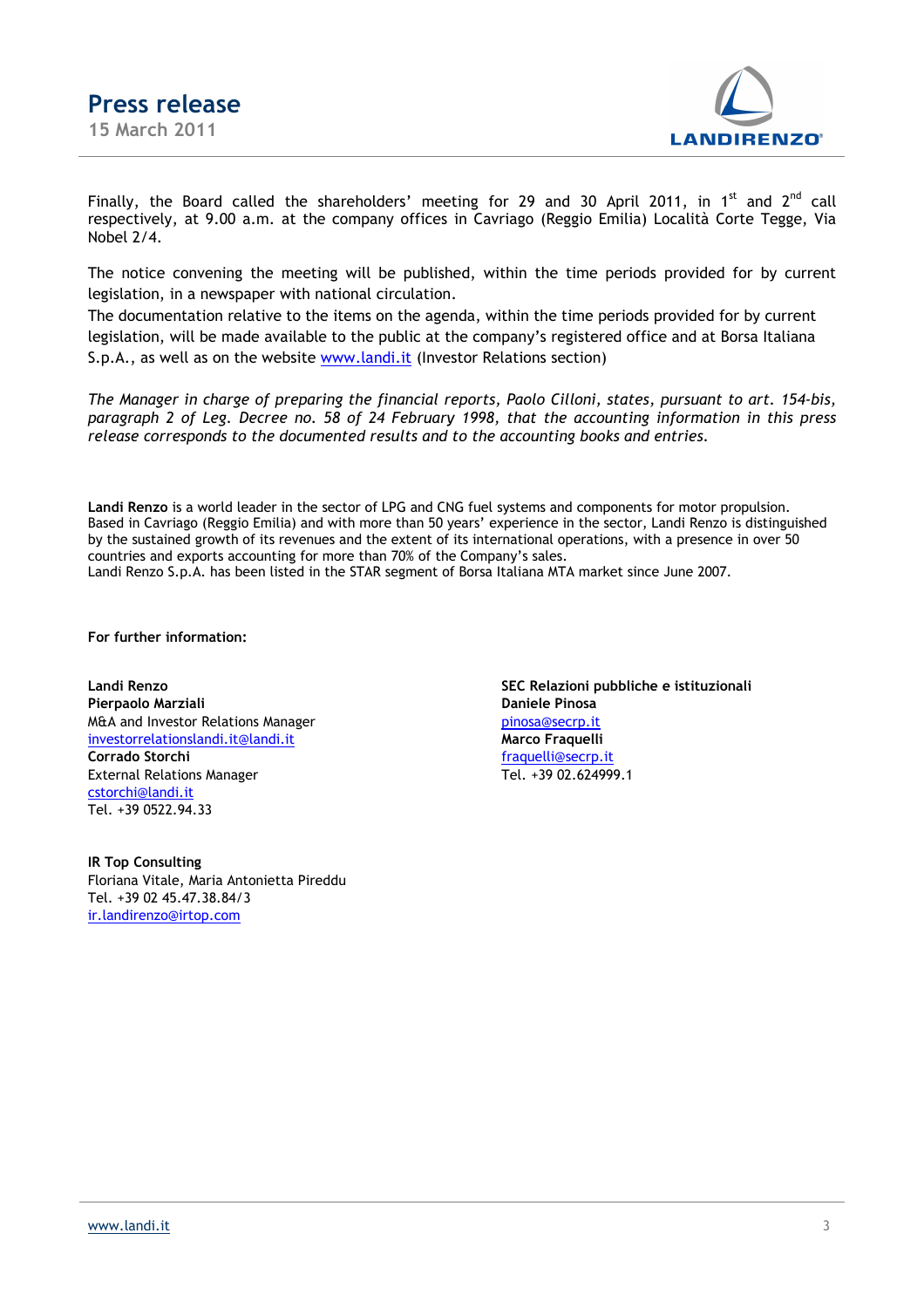

## **Consolidated Income Statement**

### **Landi Renzo S.p.A. consolidated income statement**

| <b>INCOME STATEMENT (thousands of Euros)</b>                                             | 31 December 2010 | 31 December 2009 |  |
|------------------------------------------------------------------------------------------|------------------|------------------|--|
| Revenues (goods and services)                                                            | 301.103          | 270.579          |  |
| Revenues (goods and services) - related parties                                          | 1.273            | 196              |  |
| Other revenue and income                                                                 | 1.341            | 1.238            |  |
| Cost of raw materials, consumables and goods and change in inventories                   | $-130.337$       | $-112.749$       |  |
| Cost of raw materials - related parties                                                  | $-4.112$         | $-6.882$         |  |
| Cost for services and use of third party assets                                          | $-80.409$        | $-78.535$        |  |
| Cost for services and use of third party assets - related parties                        | $-1.511$         | $-878$           |  |
| Personnel expenses                                                                       | $-36.879$        | $-27.427$        |  |
| Accruals, impairment losses and other operating expenses                                 | $-4.521$         | $-3.959$         |  |
| <b>Gross Operating Profit</b>                                                            | 45.948           | 41.583           |  |
| Amortisation, depreciation and impairment losses                                         | $-12.721$        | $-9.366$         |  |
| <b>Operating Profit</b>                                                                  | 33.227           | 32.217           |  |
| Financial income                                                                         | 229              | 218              |  |
| Financial expenses                                                                       | $-2.378$         | $-2.359$         |  |
| Exchange rate gains (losses)                                                             | -4               | $-843$           |  |
| Profit (Loss) Before Tax                                                                 | 31.074           | 29.233           |  |
| Income tax expense                                                                       | $-10.900$        | $-7.190$         |  |
| Profit (Loss) for the period/year, of which attributable to:                             | 20.174           | 22.043           |  |
| Minority interests                                                                       | 715              | $-195$           |  |
| Shareholders of the parent                                                               | 19.459           | 22.238           |  |
|                                                                                          |                  |                  |  |
| Basic earnings (losses) per share (in Euros) - calculated on 112.500.000 ordinary shares | 0,1730           | 0,1977           |  |
| Diluted earnings (losses) per share (in Euros)                                           | 0,1730           | 0,1977           |  |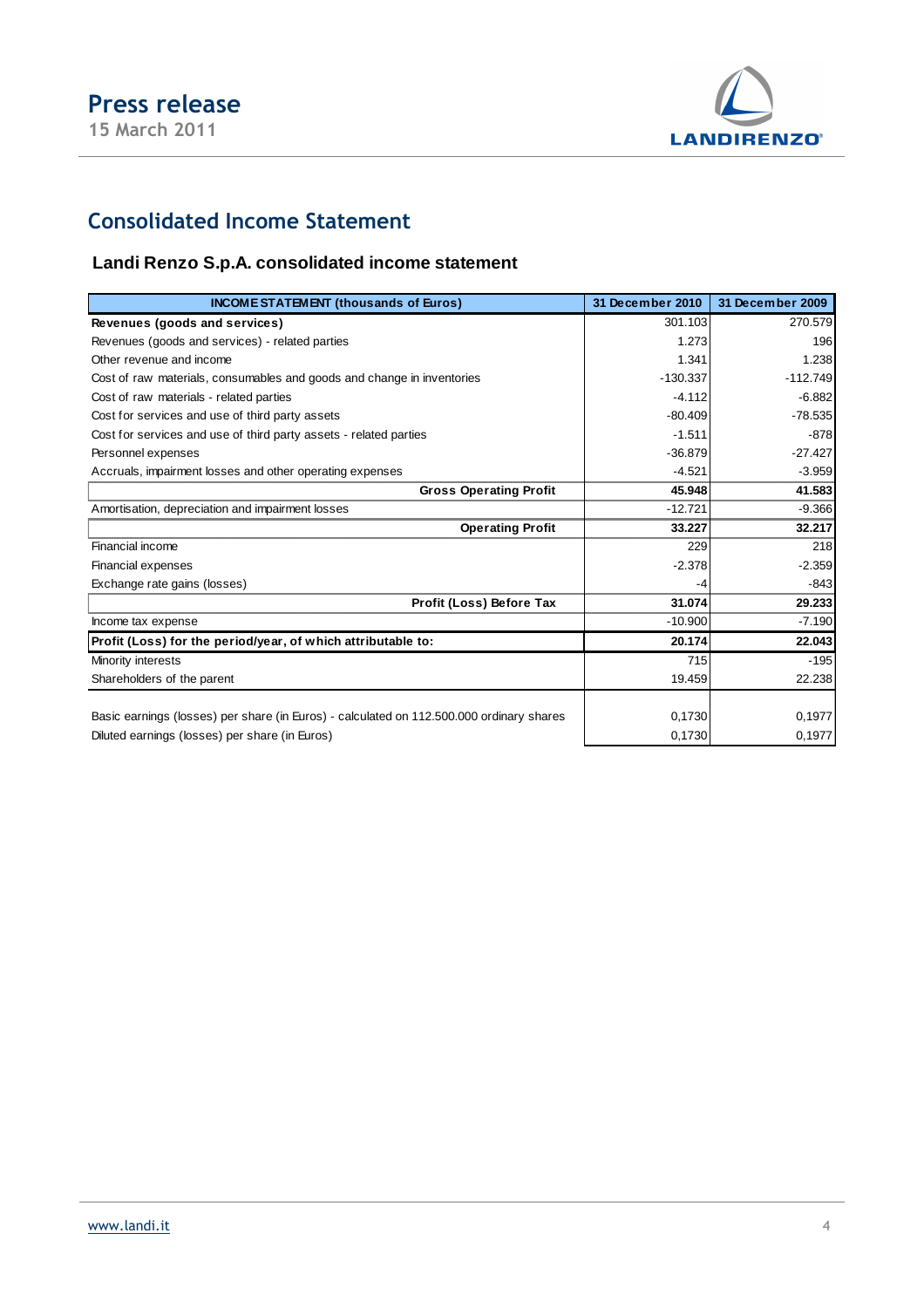

## **15 March 2011**

# **Consolidated Balance Sheet**

| <b>ASSETS (thousands of Euros)</b>                          | 31 December 2010 | 31 December 2009 |
|-------------------------------------------------------------|------------------|------------------|
| <b>Non-current assets</b>                                   |                  |                  |
| Property, plant and equipment                               | 38.551           | 28.206           |
| Development expenditure                                     | 5.563            | 4.427            |
| Goodw ill                                                   | 66.225           | 51.961           |
| Other intangible assets with finite useful lives            | 29.270           | 17.156           |
| Other non-current financial assets                          | 288              | 137              |
| Deferred tax assets                                         | 9.473            | 9.775            |
| <b>Total non-current assets</b>                             | 149.370          | 111.662          |
| <b>Current assets</b>                                       |                  |                  |
| Trade receivables                                           | 80.185           | 116.804          |
| Trade receivables - related parties                         | 712              | 192              |
| <b>Inventories</b>                                          | 66.980           | 58.835           |
| Other receivables and current assets                        | 21.348           | 9.665            |
| Current financial assets                                    | 131              | 140              |
| Cash and cash equivalents                                   | 26.297           | 33.611           |
| <b>Total current assets</b>                                 | 195.653          | 219.247          |
| <b>TOTAL ASSETS</b>                                         | 345.023          | 330.909          |
|                                                             |                  |                  |
| <b>EQUITY AND LIABILITIES (thousands of Euros)</b>          | 31 December 2010 | 31 December 2009 |
| Equity attributable to the shareholders of the parent       |                  |                  |
| Share capital                                               | 11.250           | 11.250           |
| Other reserves                                              | 121.807          | 106.149          |
| Profit(Loss) for the period/year                            | 19.459           | 22.238           |
| Total equity attributable to the shareholders of the parent | 152.516          | 139.637          |
| <b>Minority interests</b>                                   | 759              | 110              |
| <b>TOTAL EQUITY</b>                                         | 153.275          | 139.747          |
| <b>Non-current liabilities</b>                              |                  |                  |
| <b>Bank loans</b>                                           | 66.637           | 53.620           |
| Other non-current financial liabilities                     | 173              | 295              |
| Provisions for risks and charges                            | 4.753            | 2.178            |
| Defined benefit plans                                       | 3.153            | 2.549            |
| Deferred tax liabilities                                    | 11.310           | 6.716            |
| <b>Total non-current liabilities</b>                        | 86.026           | 65.358           |
| <b>Current liabilities</b>                                  |                  |                  |
| Bank overdraft and short-term loans                         | 28.407           | 20.668           |
| Other current financial liabilities                         | 560              | 170              |
| Trade payables                                              | 64.580           | 93.316           |
| Trade payables - related parties                            | 354              | 3.243            |
| <b>Tax liabilities</b>                                      | 4.239            | 2.680            |
| Other current liabilities                                   | 7.582            | 5.722            |
| Other current liabilities - related parties                 | 0                | 5                |
| <b>Total current liabilities</b>                            | 105.722          | 125.804          |
| <b>TOTAL LIABILITIES AND EQUITY</b>                         | 345.023          | 330.909          |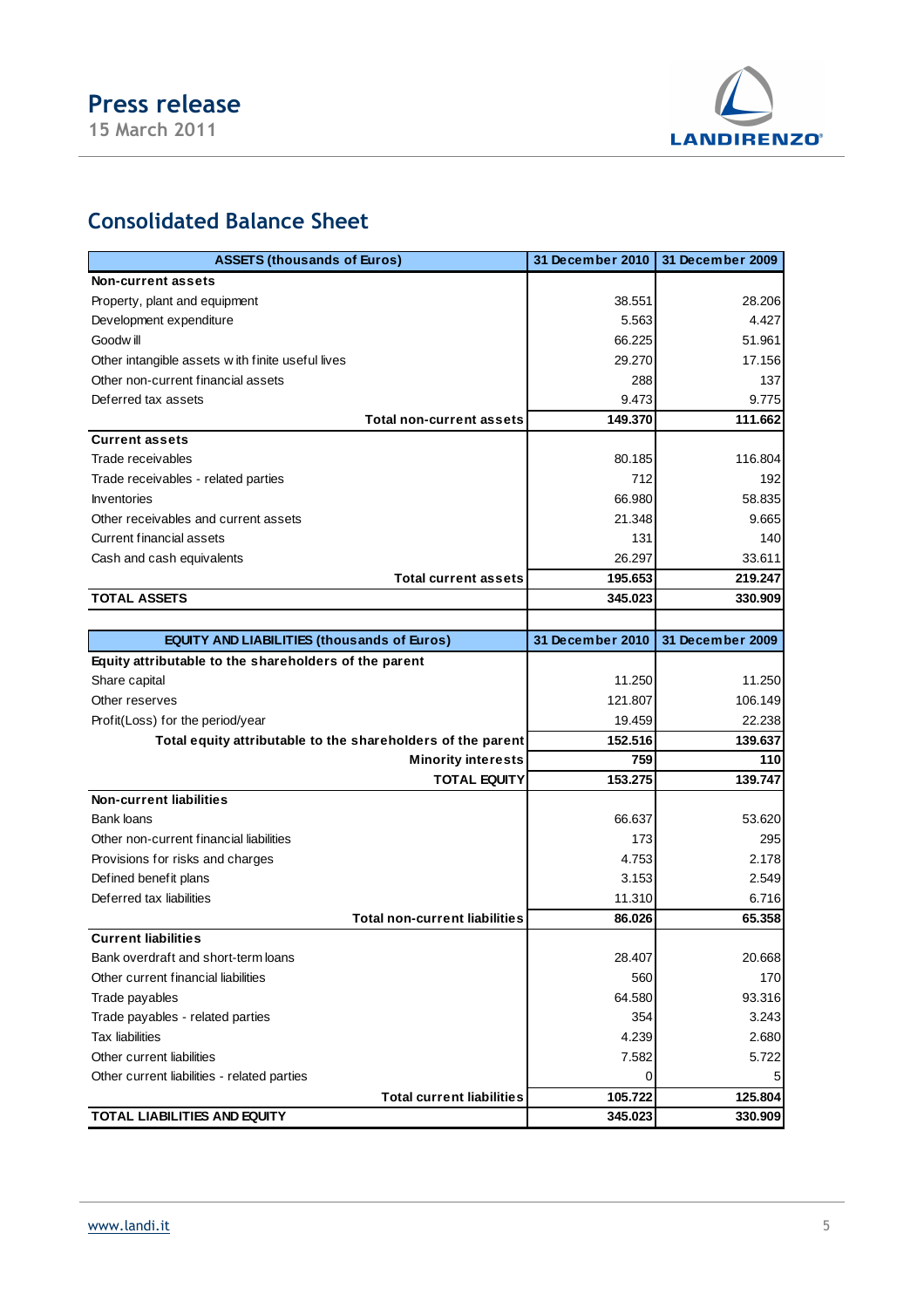**15 March 2011** 



# **Consolidated Cash Flow Statement**

| <b>CASH FLOW STATEMENT (thousands of Euros)</b>                                        | 31-Dec-10 | 31-Dec-09 |
|----------------------------------------------------------------------------------------|-----------|-----------|
| Opening cash and cash equivalents                                                      | 12,943    | 21,807    |
| Opening cash and cash equivalents AEB SpA, Baytehc Corporation and AEB America         | 10,264    |           |
| Profit (Loss) before tax (less minority interests)                                     | 30,360    | 29,428    |
| Amortization, depreciation and impairment losses                                       | 12,458    | 9,366     |
| Impairment intangible assets, R&D of Lovato SpA                                        | 263       |           |
| Net financial charges/(income), including exchange rate differences                    | 2,147     | 2,984     |
| Accruals to provisions for employee benefits                                           | 1,335     | 1,064     |
| Utilization of provisions for employee benefits                                        | $-896$    | $-453$    |
| Other accruals less utilization                                                        | 2,575     | 1,683     |
| Net change in deferred taxes                                                           | 4,004     | 246       |
| Current taxes                                                                          | $-10,453$ | $-14,311$ |
| (Increase) decrease in current assets:                                                 |           |           |
| inventories                                                                            | -4,496    | 9,328     |
| Trade receivables                                                                      | 29,228    | $-67,827$ |
| trade receivables - related parties                                                    | $-520$    | 394       |
| receivables due from others and other assets                                           | $-11,555$ | $-2,224$  |
| receivables due from others and other assets - related parties                         | 0         | 0         |
| (Increase) decrease in current liabilities:                                            |           |           |
| trade payables                                                                         | $-27,361$ | 26,675    |
| trade payables - related parties                                                       | $-3,597$  | $-7,107$  |
| payables to others and other liabilities                                               | 4,012     | $-887$    |
| payables to others and other liabilities - related parties                             | 0         |           |
| Cash flow from (for) operating activities                                              | 27,504    | $-11,636$ |
| Changes in non-current assets:                                                         |           |           |
| Investments in intangible assets                                                       | $-4,379$  | $-3,294$  |
| Disposals of intangible assets                                                         | 0         | 0         |
| Investments in property, plant and equipment                                           | -11,047   | -11,460   |
| Disposals of property, plant and equipment                                             | 852       | 252       |
| Investments in other non-current financial assets                                      | $-37$     | $-63$     |
| Disposals of other non-current financial assets                                        | 0         | 0         |
| Cash flow from (used in) financing activities                                          | $-13,611$ | $-14,565$ |
| Outlay for acquisition of AEB SpA net of liquidity                                     | $-34,500$ | 0         |
| Outlay for acquisition of Baytech Corporation net of liquidity                         | $-10,742$ | 0         |
| Cash flow from acquisition of participations                                           | $-45,242$ | U         |
| Dividends paid in the period                                                           | $-6,975$  | $-8,438$  |
| Change in equity attributable to the shareholders of the parent and minority interests | 153       | 0         |
| Loans obtained from banks and other financial backers during the period/year           | 13,157    | 0         |
| Lease instalments paid                                                                 | $-303$    | 25,774    |
| Cash flow from (used in) financing activities                                          | 6,032     | 17,336    |
| <b>Total cash flow</b>                                                                 | $-25,317$ | $-8,864$  |
| Closing cash and cash equivalents                                                      | $-2,110$  | 12,943    |